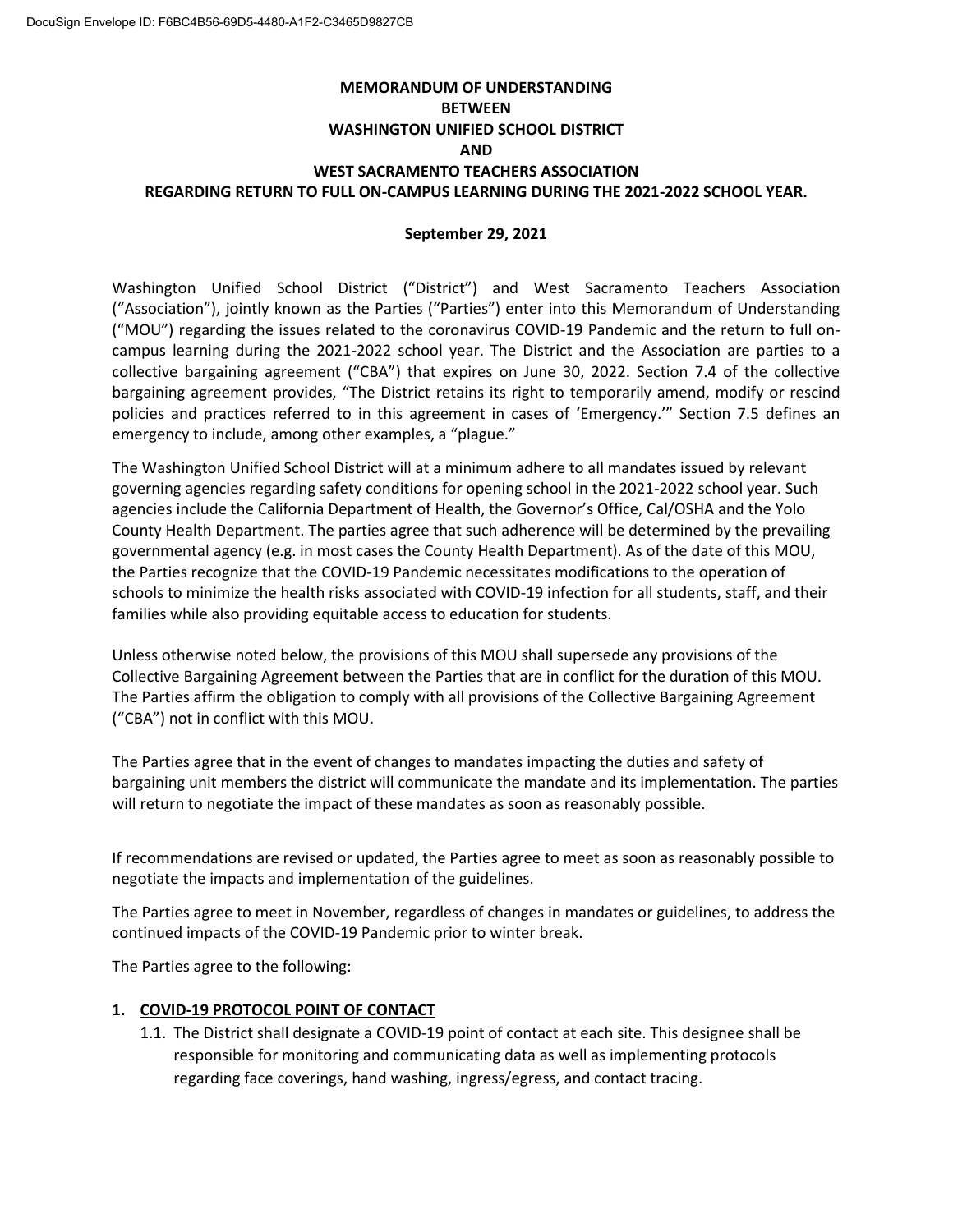## **2. FACE COVERINGS**

- 2.1. "Face Coverings" cloth face coverings, face shields with neck guards, or masks as recommended by federal, state, and local public health guidance.
	- 2.1.1. The District shall provide face coverings to all bargaining unit members as needed.
	- 2.1.2. The District shall maintain a supply of masks of various sizes in each bargaining unit member's work space to provide replacements for students.
	- 2.1.3. The District shall make available well-fitted respirators such as (N95) to all unvaccinated bargaining unit members upon request.
	- 2.1.4. In-lieu of using District-provided face coverings, bargaining unit members may bring their own face coverings so long as the face coverings comply with public health guidelines and provide equivalent protection to the face coverings provided by the District.
	- 2.1.5. Bargaining unit members shall not be required to bring their own face coverings, and no bargaining unit member shall be disciplined or evaluated negatively for not bringing their own face coverings.

### **3. FACE COVERING REQUIREMENTS**

- 3.1. To reduce the number of COVID-19 exposures, illnesses, and absences, and to protect the health and safety of staff and students, the District shall require face coverings to be worn properly by all individuals on a school campus while indoors and outdoors when Board directed. The exceptions to wearing a mask are when staff are alone in a room**.** The expectations regarding face coverings and safety protocols will be presented to the staff prior to the start of the 2021-2022 school year. Before the beginning of the school year, the District shall develop and share with staff a plan to address students and others who are not in compliance with the face covering requirements.
	- 3.1.1. If face coverings are contraindicated for staff or students due to a medically verified reason in writing from a medical professional, the district will follow all legal accommodations in alignment with CDPH and CAL/OSHA guidelines. Bargaining unit members who meet this criteria shall contact the Human Resources department.
		- 3.1.1.1. Bargaining unit members shall be issued upon request well-fitted respirators such as (N95) if they are required to work with a colleague or student who has a mask accommodation.
		- 3.1.1.2. Mask accommodation options will not generally include mask exemption for an individual. However, based on the individualized needs of a student, there may be a rare occasion where a legal requirement, such as a student's IEP, 504, or a statutory requirement permit a mask exemption. Both Parties acknowledge one of the intents of AB130 is to provide an alternative option of attending school via independent study for those students who may need such an accommodation.
	- 3.1.2. Bargaining unit members may refuse entry and/or remove a student from within their workspace, if the student refuses to wear a face covering or refuses to wear it properly after redirection efforts, providing a mask, and communicating with site administrator. Site administrators will support bargaining unit members to address students who are repeatedly non-compliant with the district's mask policy. Virtual Academy will be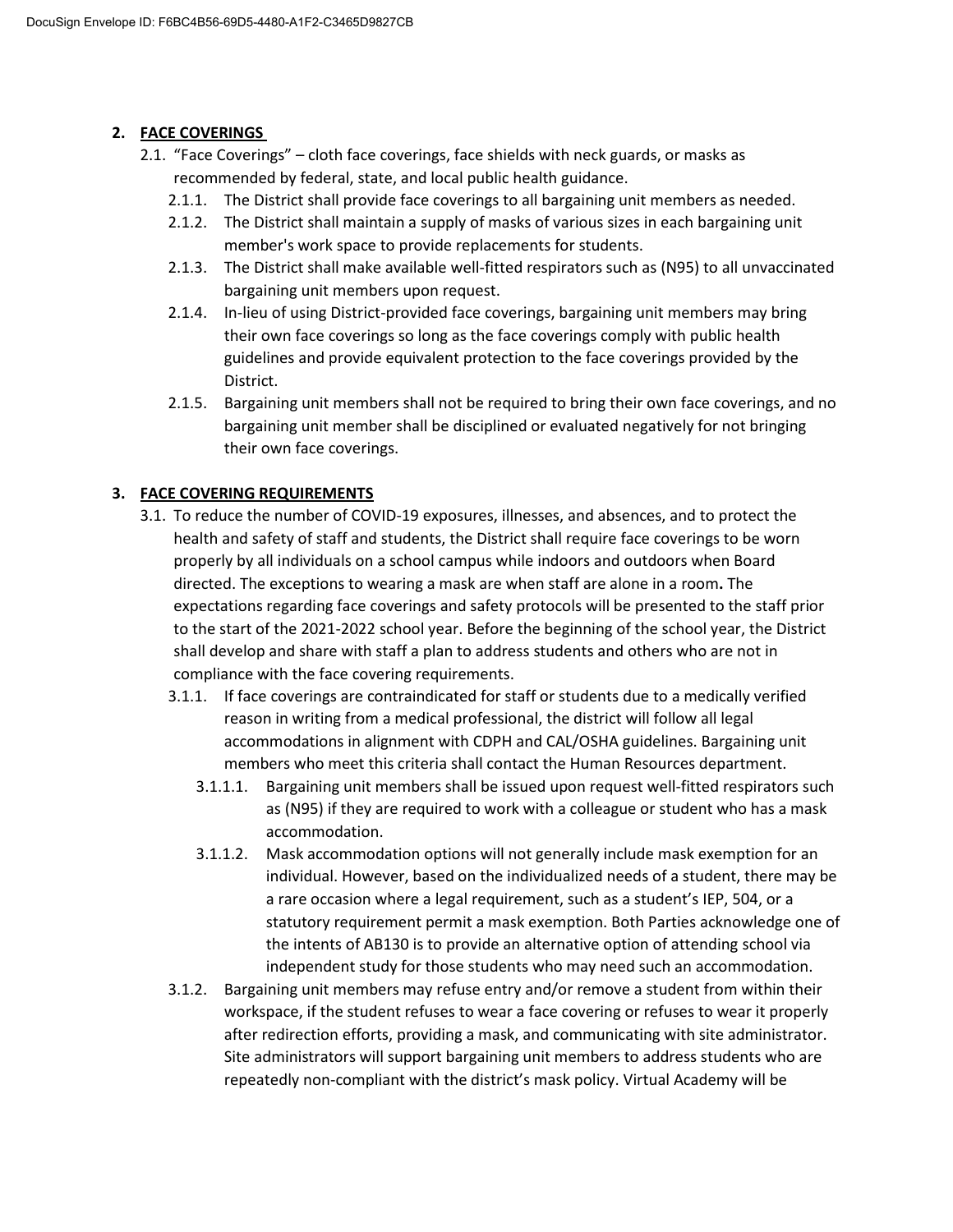offered to students who refuse to comply after reasonable efforts have been made.

3.1.3. A mask such as N95 shall be provided to bargaining unit members caring for individuals who get sick at the worksite with possible symptoms of COVID-19 illness.

#### **4. HAND WASHING REQUIREMENTS**

- 4.1. The Parties recognize that teaching frequent and proper hand washing protocols per the CDPH guidelines is important to reducing the spread of COVID-19.
	- 4.1.1. All individuals shall be encouraged to wash their hands or use CDPH approved hand sanitizer upon entering district sites and classrooms.
	- 4.1.2. The District agrees to the following hand washing requirements:
		- 4.1.2.1. Every room with a sink shall be stocked with soap, and paper towels.
		- 4.1.2.2. Every classroom shall be provided a wall-mounted CDPH approved hand sanitizer dispenser, and portable dispensers.
		- 4.1.2.3. Non-classroom workspaces and common spaces shall be provided portable dispensers that are CDPH approved hand sanitizer.
		- 4.1.2.4. All hand washing/hand sanitizing supplies noted above or otherwise provided shall be checked and restocked if needed prior to the beginning of each day that staff or students are on campus.

## **5. SAFETY PROTOCOLS**

5.1. The District shall, at minimum, adhere to the COVID-19 guidelines and orders issued by the Centers for Disease Control and Prevention ("CDC"), California Department of Public Health ("CDPH"), California Department of Education ("CDE"), California Department of Industrial Relations Division of Occupational Safety and Health ("Cal/OSHA"), and Yolo County Department of Health and Human Services issued as of the signing of this MOU. These guidelines include but are not limited to: Cleaning and Disinfecting, Physical Distancing, Face Coverings, and Hygiene.

### **6. CLASSROOM/ACADEMIC LEARNING SPACES**

- 6.1. If workspace allows, bargaining unit members may arrange their workspace to maximize safety and create an educational environment conducive to maximizing learning.
- 6.2. Bargaining unit members may elect to maintain social distance between themselves and other adults as the space allows.

### **7. BREAKFAST/LUNCH/NUTRITION BREAKS**

7.1. The District shall designate elementary indoor and outdoor student eating areas by assigning and labeling these eating spaces based on the assigned teacher as conditions permit.

### **8. SCHOOL INGRESS AND EGRESS POINTS**

- 8.1. The District shall limit the number of non-essential people from entering District sites.
	- 8.1.1. Classroom volunteers may be permitted as determined by the District.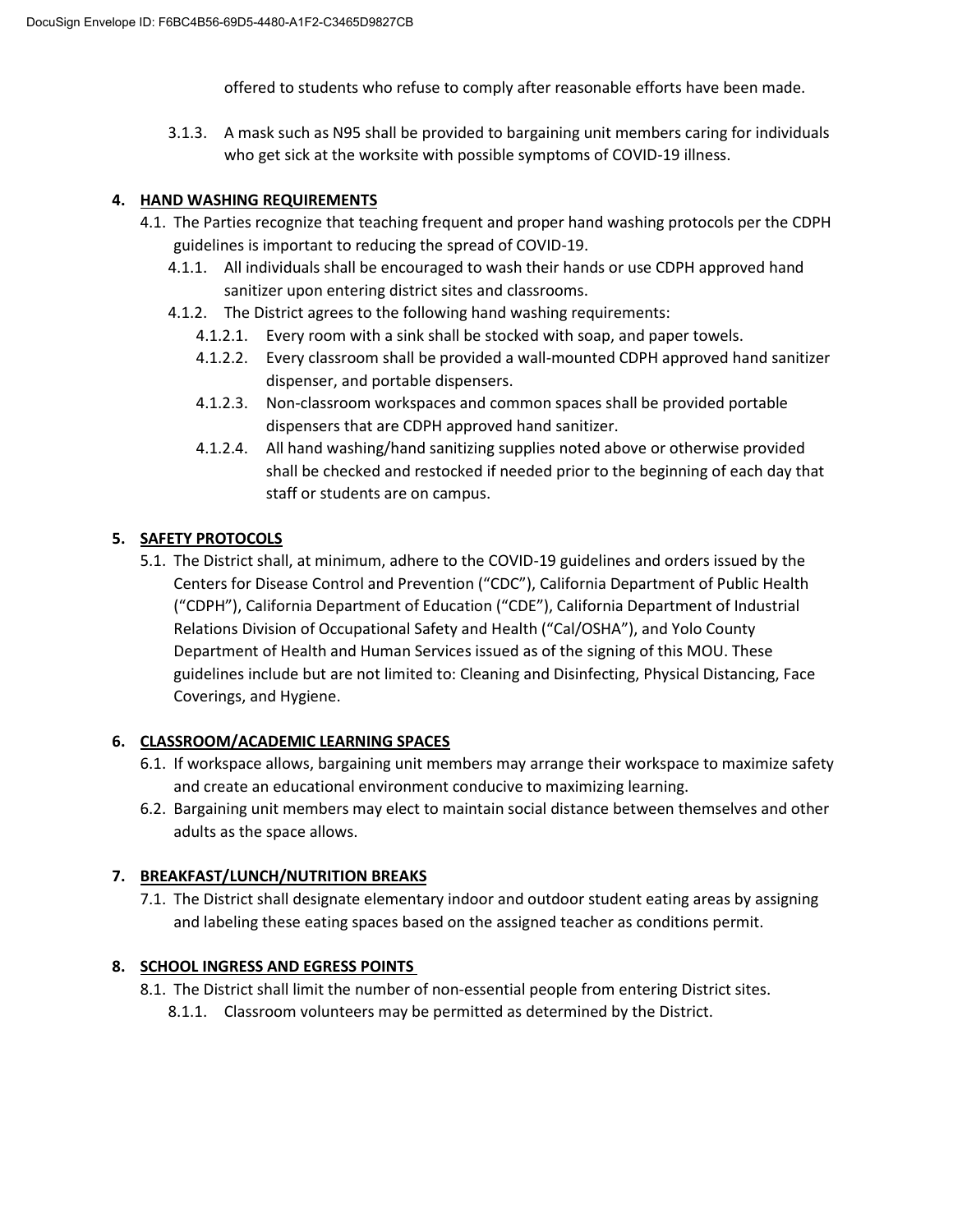#### **9. MEETINGS AND GATHERINGS**

9.1. If a meeting is scheduled to be conducted in-person, a bargaining unit member may request to their site administrator to attend the meeting remotely from their workspace, unless required for specialized support services.

#### **10. OTHER HEALTH AND SAFETY ISSUES**

- 10.1. Daily Cleaning
	- 10.1.1. The District shall ensure that all shared classroom spaces, common spaces, and shared workspaces in use are cleaned and disinfected daily per COVID-19 protocols.

#### **11. AIR VENTILATION AND FILTRATION**

- 11.1.1. HVAC air filters shall be equipped with appropriately fitted filters and changed at the recommended intervals.
- 11.1.2. The District shall continue to provide the Austin Healthmate Plus Medical Grade Air Purifier or equivalent for each bargain unit member's workspace.

## **12. HEALTH SCREENING, VACCINATION STATUS, TESTING, CONTACT TRACING, and QUARANTINE PROTOCOLS**

#### 12.1. **Health Screening**

12.1.1. The District shall post a symptom checklist at all District site entrances for selfmonitoring of COVID-19 symptoms prior to entering any district location.

#### 12.2. **Vaccination Status**

12.2.1. In order to be treated as fully vaccinated the District shall require all students, employees, district consultants, and visitors who claim they are vaccinated to provide proof of COVID-19 vaccination. Self-attesting to vaccination status is not sufficient.

#### 12.3. **Testing**

- 12.3.1. The District will make every effort to provide access to PCR testing at all school sites daily. Bargaining unit members reporting to a worksite shall have access to free rapid PCR testing. Bargaining unit members will be released to participate in this testing without having to utilize contractual or statutory leave time in collaboration with their site administrator. Bargaining unit members shall be given priority to limit loss of classroom time if the testing center is crowded.
- 12.3.2. As an additional layer of mitigation to further protect the health and safety of students, staff, and the community:
	- 12.3.2.1 The District shall implement surveillance testing of vaccinated and unvaccinated employees and provide the opportunity for students to participate in testing in alignment with CDPH and Yolo County Health guidance.
	- 12.3.2.2 Students with one or more symptoms consistent with COVID-19, as delineated on the Yolo County School Decision Tree/ Yolo County Health guidelines, and the CDPH guidelines shall be sent home or sent to an isolation room on site pending travel home or to a medical facility. When a student is referred to a school nurse/aid, they will not be returned to the classroom while waiting for their parent/guardian to pick them up.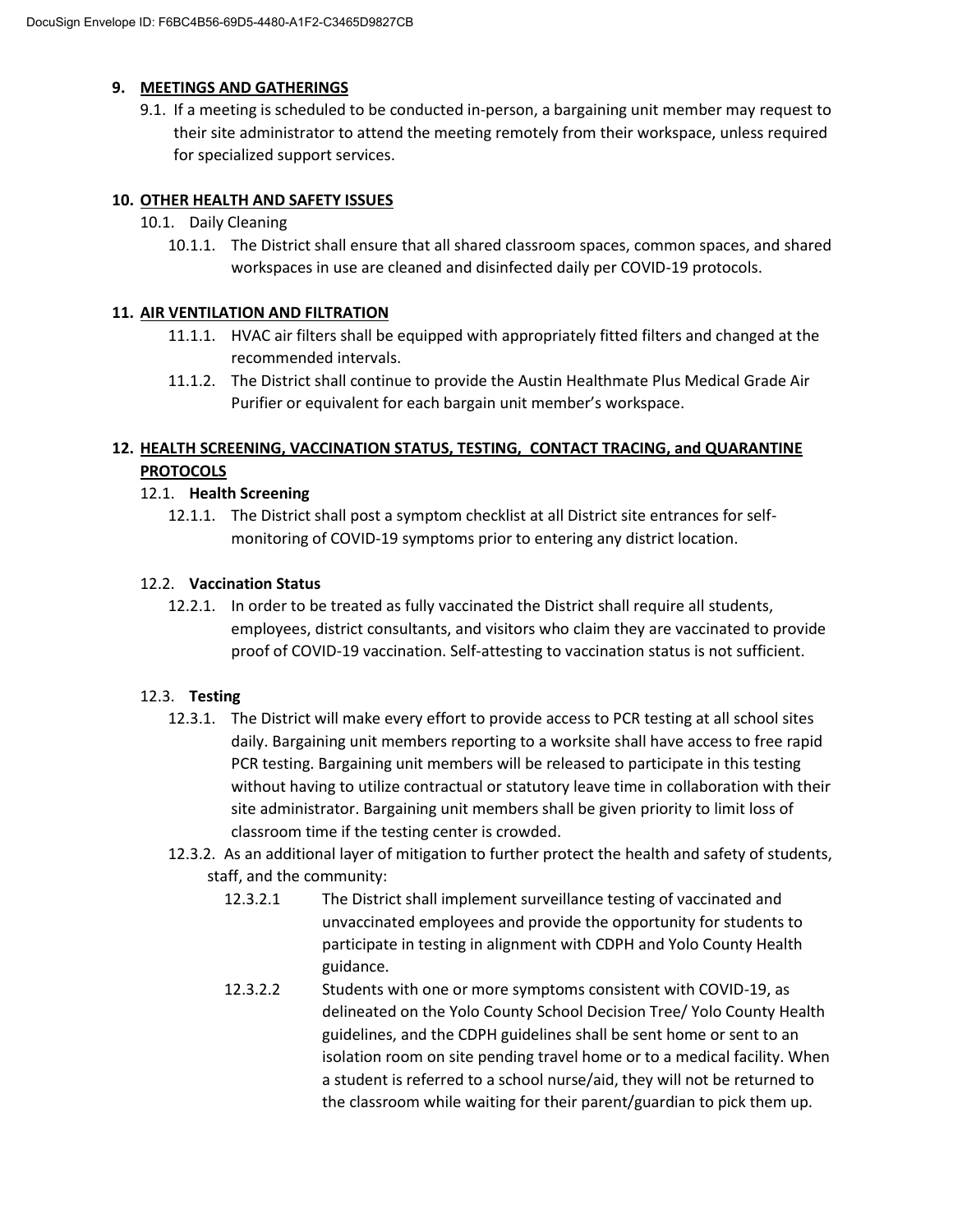Students may return to school in alignment with CDPH and Yolo County Health guidelines.

12.3.2.3. Employees with one or more symptoms consistent with COVID-19, shall be provided a PCR test at a school site or the District Office. Employees shall return to work in alignment with CDPH and Yolo County Health guidelines.

#### 12.4. **Contact Tracing**

- 12.4.1. The District shall follow the protocols outlined by the Yolo County Department of Health and Human Services. Protocols shall be presented and reviewed with all bargaining unit members during a required site staff meeting within one week of this agreement taking effect.
- 12.4.2. Within one business day of the time the District knew or should have known of the COVID-19 case, the District shall provide the notice required by Labor Code section 6409.6(a)(2) and (c) to the Association President during the high-risk exposure period.
- 12.4.3. As soon as the District is aware, they shall notify bargaining unit members within 24 hours that a student assigned to them has either tested positive for COVID-19 or is quarantining due to symptoms of COVID-19. In addition, the District shall verify that the student in question has been quarantined for the full ten days as delineated on the Yolo County School Decision Tree/ Yolo County Health guidelines, and the CDPH guidelines. Students may return to class in alignment with Yolo County Health guidelines and the CDPH guidelines. Clearance shall be communicated with the assigned bargaining unit members. If a student does test positive, notifications will be made to all affected employees.

### 12.5. **Quarantine Protocols**

12.5.1. During a period of quarantine, students may participate in the District's Short-Term Independent Study Program (STISP). Parent's will be provided a Master Agreement as part of the Short Term independent study program using the district's form. The major objective for the duration of the Master Agreement is to provide the student with a course of instruction that is based on the adopted district curriculum, and is substantially equivalent in quantity and learning outcomes to classroom instruction. All teachers are encouraged to use Canvas or Google Classroom to reduce the amount of time required to generate and assign class assignments for any given day.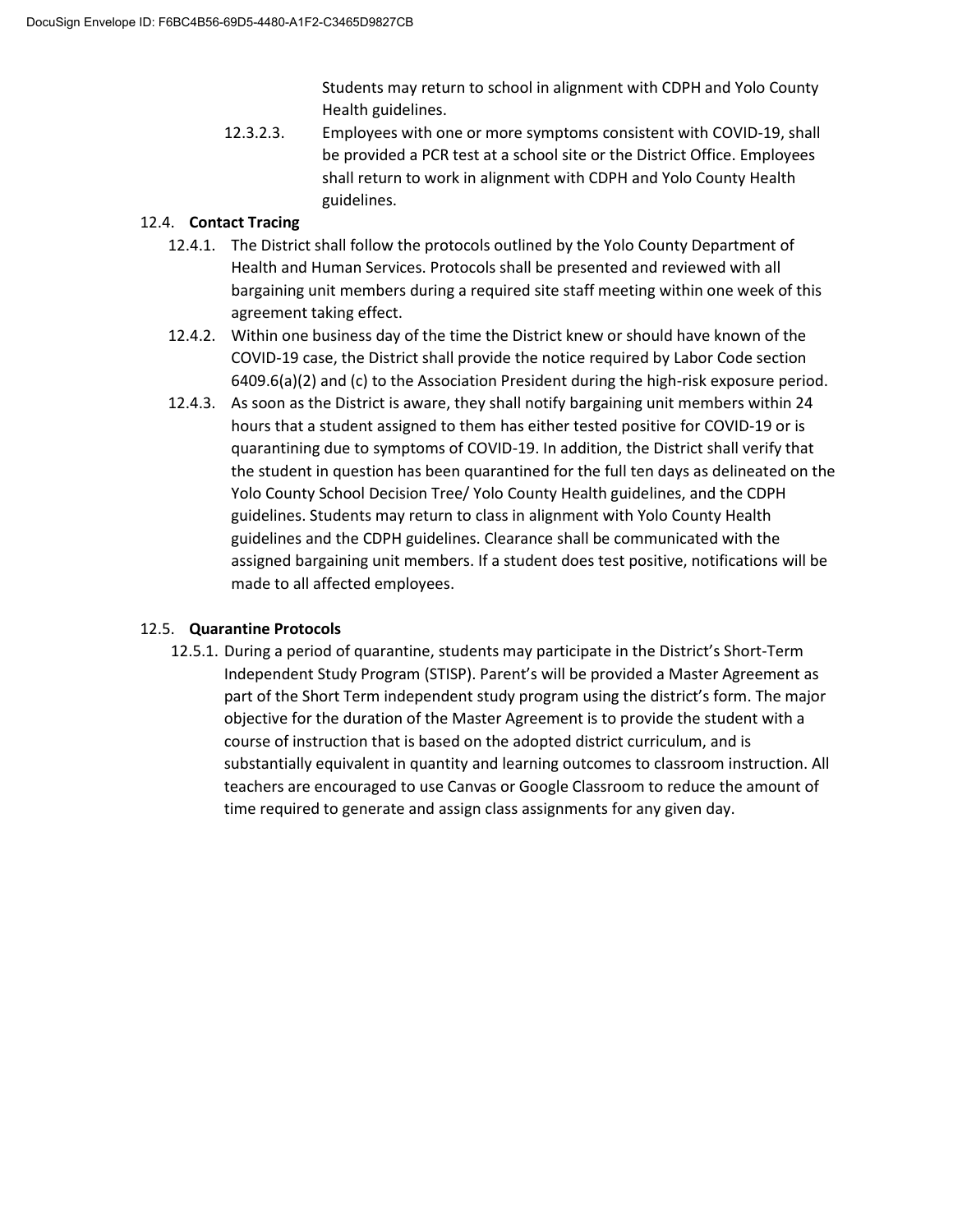- 12.5.1.1. Bargaining Unit Members will not be required to maintain the record keeping of the Master Agreement or attendance keeping.
- 12.5.1.2. The student's work and progress will be monitored, evaluated, and recorded for credit and their progress will be communicated with the student and their parent/guardian/caregiver by the teacher of record.
- 12.5.1.3. In consideration for the anticipated potential increase in non-voluntary COVID related short-term independent study in the 2021-2022 school year, the District shall pay a one-time off schedule payment of One Thousand (\$1000.00) to each bargaining unit member that is providing short term independent study as the teacher of record*.* The disbursement will be made in two Five Hundred (\$500.00) payments. The first payment will be made in December 2021 and the second in June 2022.
- 12.5.2. If a fully vaccinated bargaining unit member has a confirmed exposure and is asymptomatic, this protocol shall be followed:
	- 12.5.2.1. The District shall follow the quarantine requirements and guidance from CDPH and Yolo County Health.

## **13. SCHOOL SITE CLOSURE**

- 13.1. The District will follow the guidance provided by Yolo County Health and CDPH.
- 13.2. Following a suspected case, all affected classroom spaces, worksites, rooms, school sites, or other District facilities shall be thoroughly cleaned and disinfected prior to being re-opened for in-person learning or access to onsite workspaces.
- 13.3. The District shall communicate all decisions about closures and re-opening to all bargaining unit members district wide. Such communication shall be by email or by telephone.

### **14. CLASS SIZE**

14.1. During the 2021-2022 school year, the district will follow the CBA Article 16 and will make every effort not to exceed class size/department averages as listed in 16.3.

# **15. SUBSTITUTE COVERAGE**

15.1. In alignment with CBA Article 14.5 the district will make every effort to provide substitute coverage for classrooms.

# **16. TECHNOLOGY**

16.1. When bargaining unit members are unable to provide technology support to students, bargaining unit members shall refer parents/guardians to submit school site technology support requests to designated support staff in order to resolve technology issues when needed. Bargaining unit members shall not be solely responsible for resolving technology issues. Student school site technology support requests will also be accessible via the school website and the district's website.

#### **17. NON INSTRUCTIONAL DUTIES**

17.1. PLT meetings shall occur as outlined in our CBA.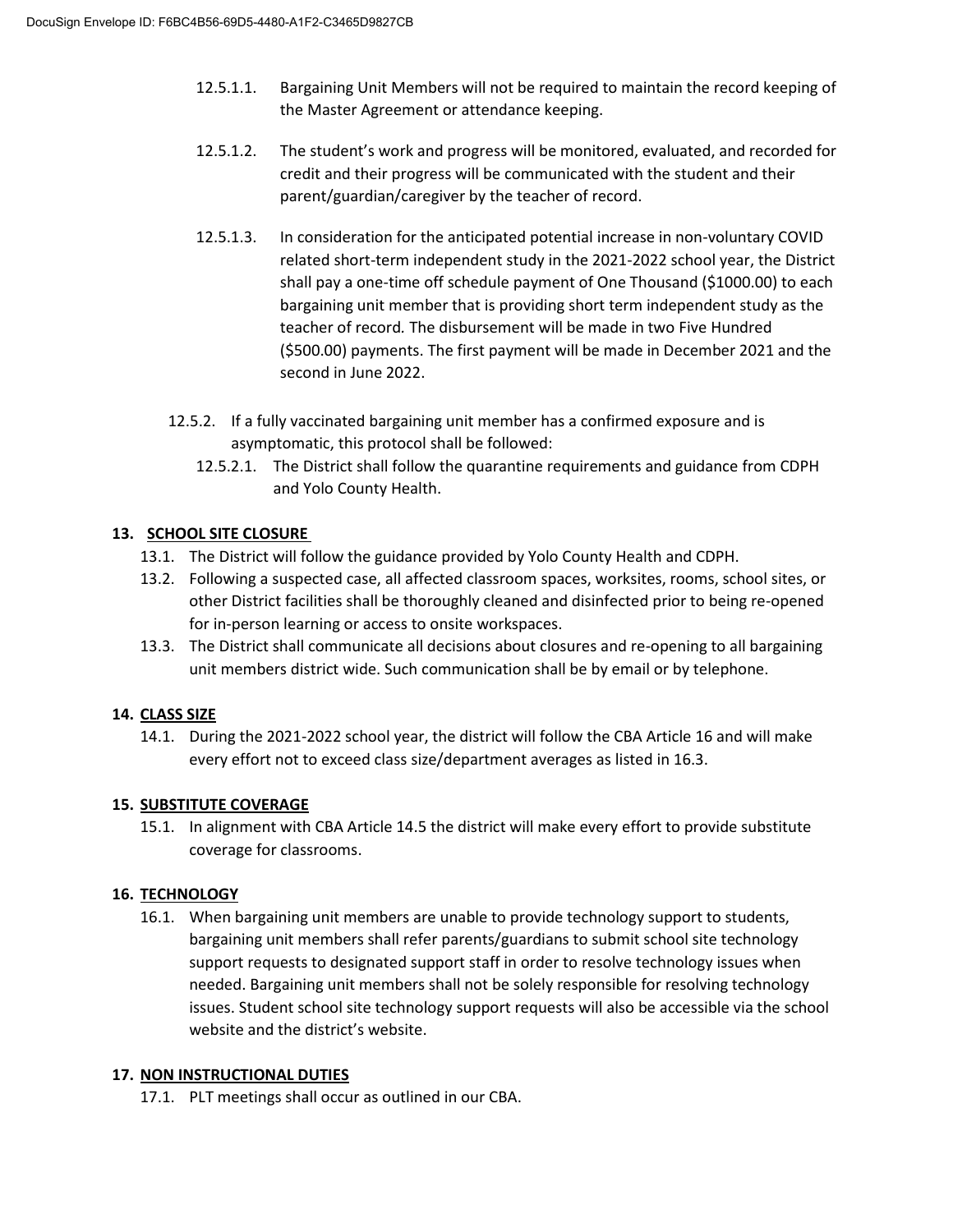17.1.1. Bargaining unit members have the option for grade and department PLT meetings to be held virtually from the member's workspace. All other PLT meetings may be held virtually at the discretion of administration.

#### 17.2. **Parent Conferences**

17.2.1. Side Letter Agreement

#### **18. LEAVES**

- 18.1. Side Letter Agreement
- 18.2. Bargaining unit members continue to have all leave rights as provided in Article 11 Leaves of the current CBA and any applicable laws.

#### **19. TRAINING**

- 19.1. Consistent with federal, state, and local public health officer guidelines, all staff shall be trained in the following areas, including but not limited to:
	- 19.1.1. Reinforcing the importance of health and safety practices and protocols including face coverings
	- 19.1.2. Cleaning and disinfecting protocols, cleaning supplies and equipment
	- 19.1.3. Protocols on responding to individuals who manifest symptoms associated with COVID-19 while at school
	- 19.1.4. Protocols on responding to individuals with a family member or someone in close contact with a student or staff member who tests positive for COVID-19
	- 19.1.5. Protocols on responding to a student or staff member testing positive for COVID-19
	- 19.1.6. Any other orders or guidelines in operation at a District site for which a bargaining unit member is expected to understand and comply with
	- 19.1.7. The District shall attempt to provide a minimum of 72 hours' notice to all bargaining unit members of additional training opportunities. In the event that the required training is outside of the bargaining unit members' work hours, they will be compensated at the OHA rate.

### **20. ACCOMMODATION**

- 20.1. The District will follow all legal requirements for accommodations.
- 20.2. The District may provide reasonable accommodation for employees particularly vulnerable to COVID-19 due to a medical condition, including but not limited to:
	- 20.2.1. First priority when assigning positions for the WUSD Virtual Independent Studies Program if a vacancy exists**.**

### **21. GRIEVANCE**

21.1. During the 2021-2022 school year, any violation of the COVID-19 safety protocols outlined in this MOU, shall be handled expeditiously. The bargaining unit member shall communicate in writing to their direct supervisor or administrator any safety concerns. A written acknowledgment by the administrator of the safety grievance and communication of next steps shall occur within three (3) work days.